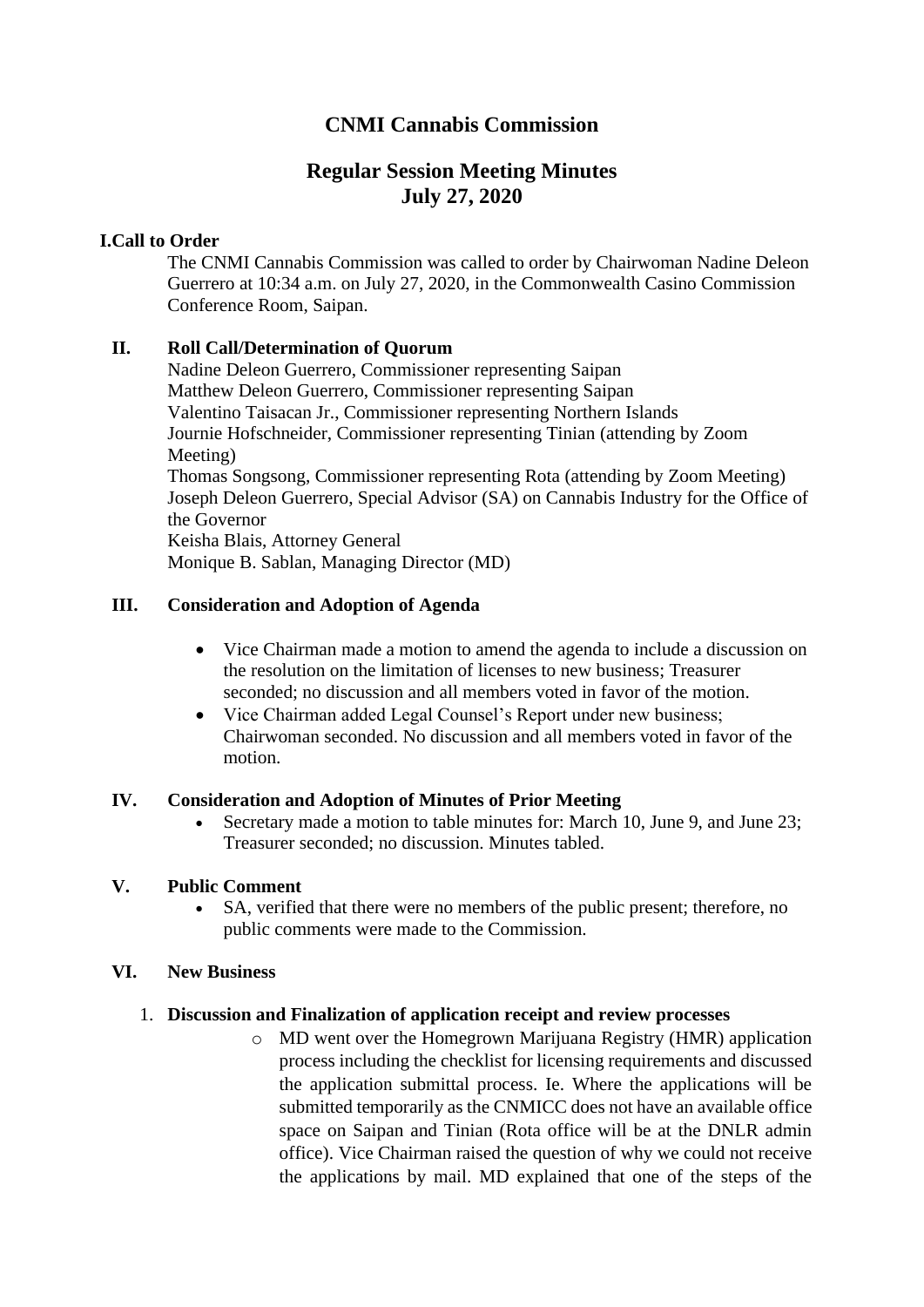application review is for CNMICC staff to first determine that it is administratively complete prior to accepting it and in addition, the fee would be required prior to submitting. Chairwoman was not in favor of mailing in the applications due to complications that could arise with applicants stating that they mailed the application; however, the CNMICC did not receive it. MD stated that she sought clarification on interpretation from A/AG Keisha Blais whether the CNMICC has to issue the HMR card once the application was received (based on the statute). Keisha advised that the CNMICC has the discretion to interpret and apply the law as we seem fit and that it would not make sense to issue a card without first reviewing the application. Members agreed with reviewing the application first.

- o Chairwoman indicated that the tentative date to start accepted applications is August 4, 2020. Rota office is ready to open, Saipan applicants will submit their applications to the Casino Commission service window. The Tinian office will be located at the old Tinian Municipal Counsel Office; however, renovations are required first.
- o Members discussed setting up email accounts for each island for interested applicants/public to contact the CNMICC for specific questions for their region. This is to assist with the volume of questions that could be answered at the regional level as opposed to MD having to field all questions received in the media inbox. MD advised that office hours for receiving applications would be from 9-4 pm.
- o MD provided an update from her discussion with Keisha about the statute that all licenses expire September  $30<sup>th</sup>$  of each year. Members discussed amending the law so that a license expires a year from the date of issuance instead of September  $30<sup>th</sup>$  of each year. In addition, if a HMR card is issued in August 2020, that for the first year of implementation, we would not require them to reapply September 30, 2020 (it would be valid until September 30<sup>th</sup>).
- o Members discussed receiving complaints from the public regarding HMR cultivation sites. Without inspecting these sites, it is up to the card holder to adhere to the law. If a complaint is determined by the CNMICC to warrant further review, the CNMICC will work with DPS (with guidance from AG) to assess the cardholder's suitability to continue to hold the card.
- o Vice Chairman discussed different options for receiving fees for application submittal. He provided different options based on the lack of staff the CNMICC has and the amount of steps an application would have to take to pay the application fee to Treasury and submit the application to the CNMICC intake office.
- o SA suggested we request for assistance for staff from the Governor or from another agency. MD contacted Robert Hunter (for a lateral transfer); however, due to COVID and furloughed employees, this may be problematic.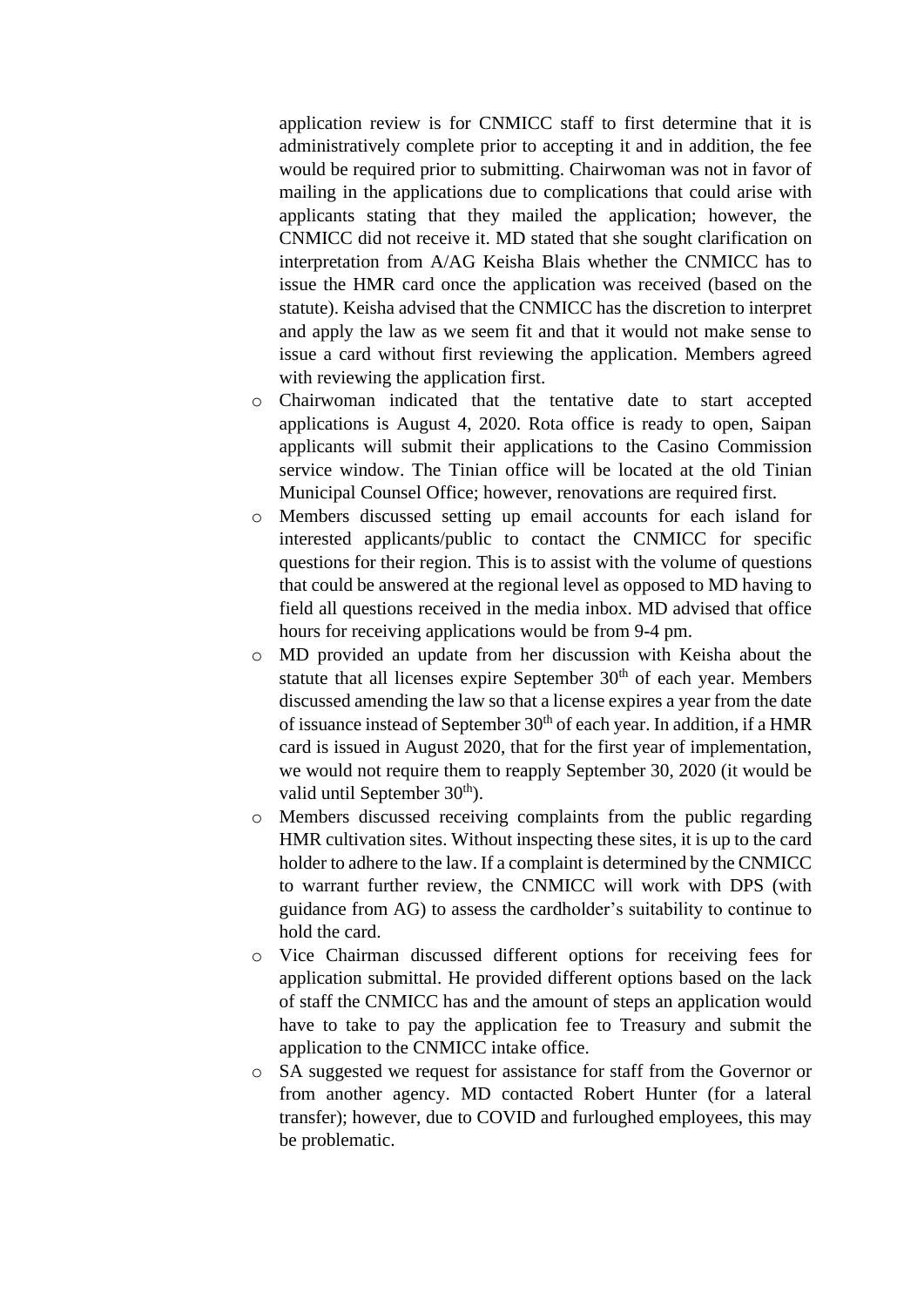- o Members asked Keisha if the CNMICC is mandated to ensure compliance with the HMR cardholders (is the CNMICC the responsible body for enforcement). Keisha advised that the CNMICC should accept the application, issue the license upon completion, and maintain the registry system. She suggested that if someone complains about a cardholder, to work with DPS. She reminded Members that the applicant completes the application and answers the CNMICC's specific questions regarding adherence to the laws and that the applicant signs the application that the information provided is accurate and true. In her opinion, this would be sufficient to follow up with any evidence that the cardholder is not complying with rules and regulations.
- o Application Payments: MD suggested creating an application payment certification form for applicants to take to treasury and have certified by them as paid. Secretary will work on creating application, license and homegrown payment certification form. The completed payment certification and receipt of payment would be submitted with the application.
- o Secretary asked why applications could not be emailed. MD advised that there are downsides to receive applications by email especially if applications are incomplete and Chairwoman added that there would be security issues online. MD would like to see the applications go online in the future but for right now, all applications are to be submitted to an office. If an applicant only submits the HMR application without the fee, the card will not be issued until payment is complete.
- o MD advised that for now we will have all commercial application fees going to acct #46510 and licensing fees to acct #46520.
- o MD went over the commercial license applications with the Members.

#### 2. **Concerns Re: proposed opening date of Tuesday, August 4, 2020**

o Chairwoman advised that each applicant is required to print their own applications due to limited resources.

# RECESS Chairwoman called recess at 12:09 p.m. and called the meeting back to order at 12:20 p.m.

- o Vice Chairman raised the 5-year residency requirement and SA asked who would be able to meet the residency requirement. It was identified that this requirement would need to be added to the regulations.
- o Members discussed the interpretation of "applicant" in the statute and reviewed all mention of the 5-year requirement to determine who must meet this requirement. Secretary mentioned that she created the appendices with the requirement for a minimum of one (shareholder, director, officer etc.) individual to meet the 5-year requirement. Vice Chairman wanted to ensure the appendices requirements aligns with the statute.
- o Statute says 10 days as a deadline to submit incomplete documents.
- o MD asked if prior to issuing a license (after review of the application) if she is to present the application to the board. SA clarified that the application process is delegated to the MD and the Commissioners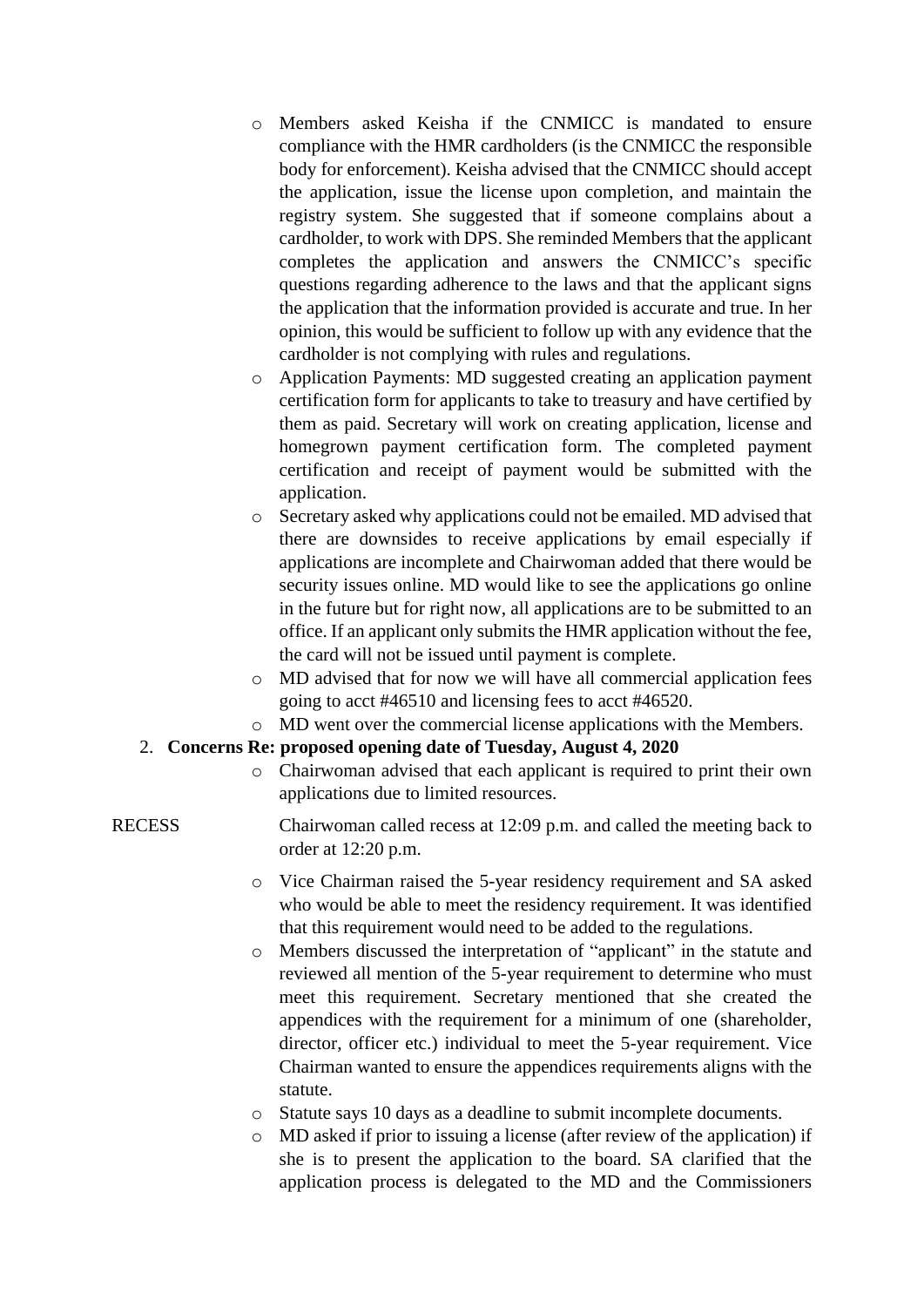would be the appeal board and would not be involved with processing of the applications.

- o MD clarified that the applications will be received by Tinian and Rota and the Commissioners (in the absence of staff) will mail them to MD.
- o Commissioner Songsong recommended as a courtesy to notify the public of an application in residential areas. Secretary commented that if we are going to incorporate a public consultation process that it should be for all regions and in our regulations so that it is clearly defined as to what factors the CNMICC will consider when deciding to approve or deny an application. Vice Chairman commented that the statute does give the CNMICC the authority to hold public hearings and review an applicant/application in public if there is a concern to allow for deliberation. Chairwoman commented that if a commercial license application received in a residential area, then that is the case where the CNMICC requires that public notice goes out to the community and have a meeting line-iteming the application. Public hearings will be on a case-by-case basis likely if there is public opposition.

#### **3. Discuss resolution for limitations on licenses**

o Vice Chairman discussed the draft resolution for limiting licenses issued which would have to be agreed to and signed off by all members of the board. He suggested no limits on micro producers; however, producers due to the scale of the operation, wholesalers, retailers (zero right now because there is no approved zone for retailers), laboratories due to the significant capital expense. He mentioned Garapan core being an approved cannabis zone.

SA suggested we can implement another resolution if the market shows a need for an amendment to what we approve.

Members discussed proposed options and rationale for each proposal.

oTinian and Rota Commissioners do not want to impose a limit of numbers of licenses issued until they have a better idea of how the market will be.

#### **4. Legal Counsel's Report**

o If a Saipan applicant attempts to drop an application off at the Casino Commission service desk and it is not in a Manila envelope, Mike Ernest would accept them in person on behalf of the commission without the envelope.

#### **5. Director's Report**

- o Chairwoman gave an update regarding the Saipan office: requires paint, water blasting and she had an electrician look over the entire building.
- o Website is still under construction.

#### **VII. Old Business**

1. Discussion and Adoption of Homegrown Registry application